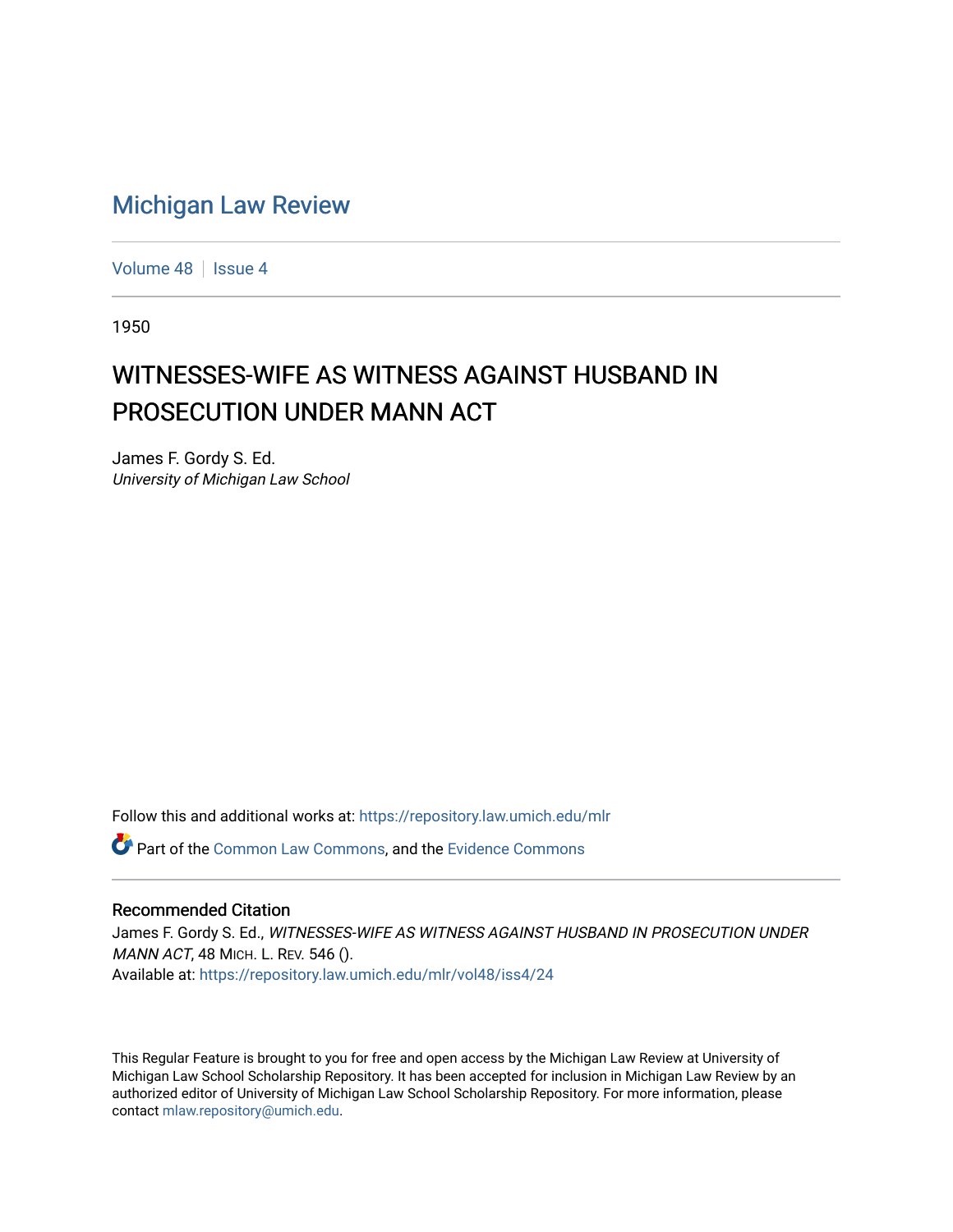WITNEssEs-Wife AS WITNESS AGAINST HusBAND IN PROSECUTION UNDER MANN ACT-Defendant was convicted of having transported his wife in interstate commerce for the purpose of prostitution in violation of the White Slave Traffic Act. Defendant's wife testified to the various transportations which defendant had made of her and to her practicing of prostitution at their different destinations. Defendant contended that the trial court erred in permitting his wife, over **his**  objection, to testify against him. On appeal, *held,* affirmed. So far as appellant's rights were concerned, the wife's testimony was competent evidence against him. *Shores v. United States,* (8th Cir. 1949) 174 F. (2d) 838.

It was a common law rule of great antiquity that one spouse could testify neither for nor against the other in a criminal action.1 As well settled as the rule itself, though not as clearly defined, was the exception, said *to* lie in the necessities of justice, where the crime involved was one against the person of the spouse.<sup>2</sup> The early courts quite generally limited the exception to cases of personal violence directed against the spouse.3 The Supreme Court in *Funk v. United States,4* in allowing a wife's testimony in favor of the defendant spouse, held that the federal courts were not bound by state laws of evidence as they existed at an arbitrary historical date having no rational connection with present conditions, and that the admissibility of evidence and the competency and privileges of witnesses should be governed by the principles of the common law as they are interpreted

<sup>1</sup> Bassett v. United States, 137 U.S. 496, 11 S.Ct. 165 (1890); Stein v. Bowman, 13 Pet. (38 U.S.) 209 (1839). The usual reason advanced for the rule was the protection of marital tranquility. The rule has been seriously questioned, and has been covered in all states by statute. See 8 WIGMORB, EVIDENCE, 3d ed., §§2227-45 (1940) for a discussion of the general problem. The rule is omitted in the American Law Institute's Model Code of Evidence, see Rules 214-218.

<sup>2</sup>The reason being that otherwise the injured spouse would be unprotected. United States v. Gwynne, (D.C. Pa. 1914) 209 F. 993; Meade v. Commonwealth, 186 Va. 775, 43 S.E. (2d) 858 (1947); Commonwealth v. Allen, 191 Ky. 624, 231 S.W. 41 (1921).

<sup>3</sup>Williams v. State, 149 Ala. 4, 43 S. 720 (1907); Commonwealth v. Sapp, 90 Ky. 580, 14 S.W. 834 (1890); State v. Marriner, 93 N.J. L. 273, 108 A. 306 (1919); State v. Vaughan, 136 Mo. App. 645, 118 S.W. 1186 (1909); Kitchen v. State, 101 Tex. Cr. R. 439, 276 s.w. 252 (1925).

4 290 U.S. 371, 54 S.Ct. 212 (1933).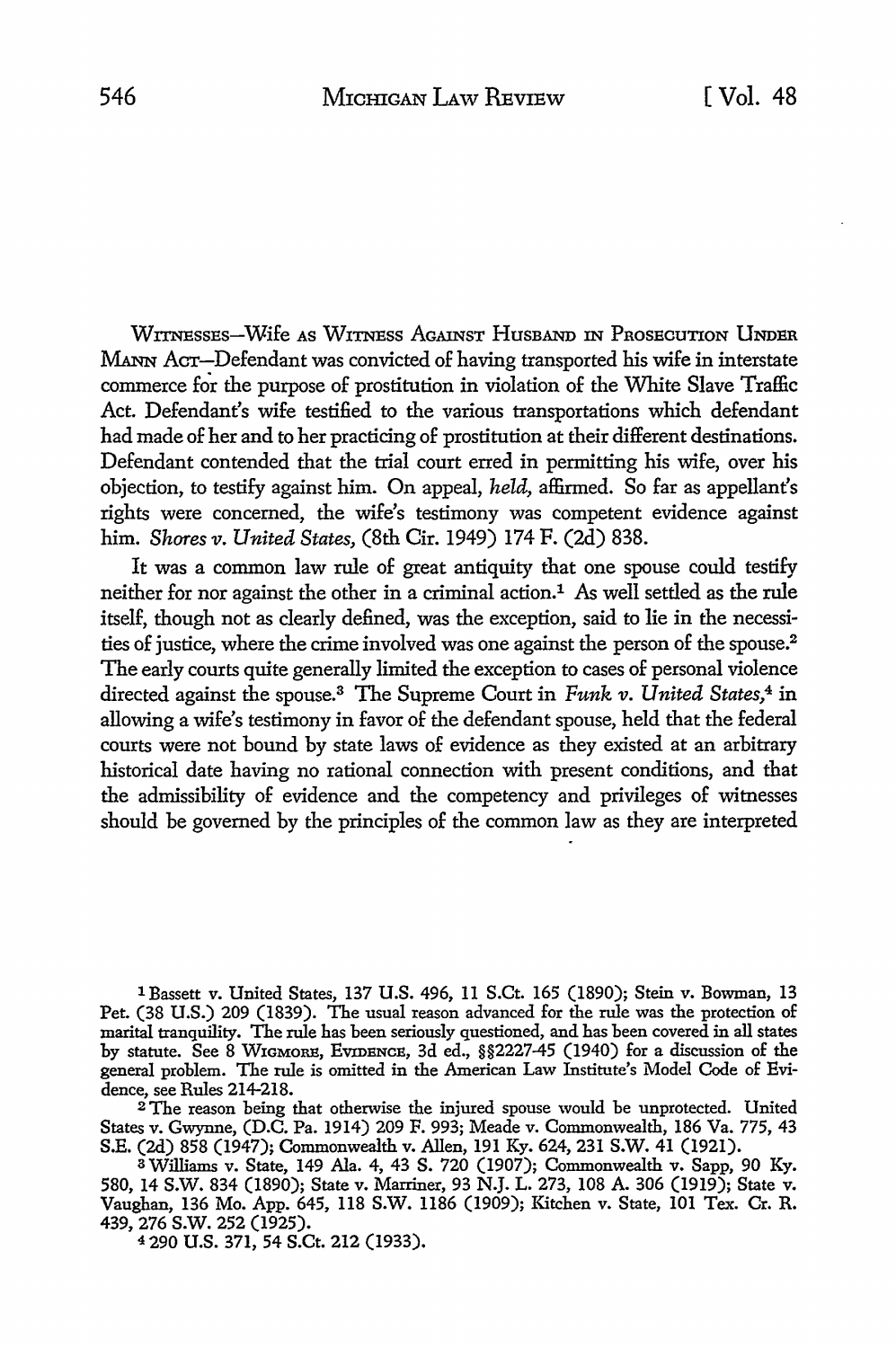by the courts of the United States in the light of reason and experience. The Funk case specifically reserved the question of testimony against the defendant spouse, but the result ought to be the same in that situation for two reasons, though there has been no clear cut decision on the question by the Supreme Court. First, the rule stated in the Funk case has been codified in its broad aspects in Rule 26 of the Federal Rules of Criminal Procedure,<sup>5</sup> and, second, the Supreme Court has denied certiorari in a recent case where the wife's testimony was held competent evidence against the defendant spouse in a "white slave" case.6 The result of the principal case seems sound, therefore, on the ground that the common law rule denying the wife the right to testify against her spouse has been altered, the reason for the rule having disappeared in "white slave" cases. Further, authority supports the view of the principal case that "white slave" cases come within the common law exception to the rule, in spirit if not in letter.<sup>7</sup> The real exception is said to be in cases of crimes which are directed primarily against the person of the spouse, as distinguished from those directed merely against the marital relation.<sup>8</sup> To say that the wife cannot testify against her husband where he has injured her morally, merely because the common law provided for a wife's testimony against her husband only when he had used personal violence on her person, is unrealistic in the extreme. The reason the common law so limited the exception was that it never had occasion to consider the question further than the personal violence situation; it was never confronted with crimes involving moral injury to the spouse, as such crimes are generally of recent and statutory origin.<sup>9</sup> *As* some courts which have considered the question of moral injury have pointed out, such acts are in reality the same as an act of personal violence against the spouse; they are undoubtedly an offense against the wife, and operate directly and immediately upon her.10 In holding a violation of the White Slave Traffic Act to be a crime against the wife's person, the court **in** *United States v. Mitchell*  said, 'Whatever else this statute may do, it strikes at the exploitation of women, and comes directly within the reason of the exception.  $\ldots$  A woman is as much entitled to protection against complete degradation as against a simple assault."<sup>11</sup>

518 **U.S.C.A.** (1946) §687.

<sup>6</sup>United States v. Mitchell, (C.C.A. 2d, 1943) 137 F. (2d) 1006, affd. 138 F. (2d) 831, cert. den. 321 U.S. 794, 64 S.Ct. 785 (1944).

<sup>7</sup>United States v. Mitchell, supra, note 6; United States v. Williams, (D.C. Minn. 1944) 55 F. Supp. 375; Cohen v. United States, (C.C.A. 9th, 1914) 214 F. 23; United States v. Rispoli, (D.C. Pa. 1911) 189 F. 271; United States v. Bozeman, (D.C. Wash. 1916) 236 F. 432; Pappas v. United States, (C.C.A. 9th, 1917) 241 F. 665; Denning v. United States, (C.C.A. 5th, 1918) 247 F. 463; Levine v. United States, (C.C.A. 5th, 1947) 163 F. (2d) 992; Hayes v. United States, (C.C.A. 10th, 1948) 168 F. (2d) 996; Yoder v. United States, (C.C.A. 10th, 1935) 80 F. (2d) 665. The only federal case to the contrary was the early case of Johnson v. United States, (C.C.A. 8th, 1915) 221 F. 250, in which the exception was not considered.

8 Denning v. United States, supra, note 7.

<sup>9</sup>United States v. Williams, supra, note 7; Denning v. United States, supra, note 7. 10 See note 7.

11 (C.C.A. 2d, 1943) 137 F. (2d) 1006 at 1009.